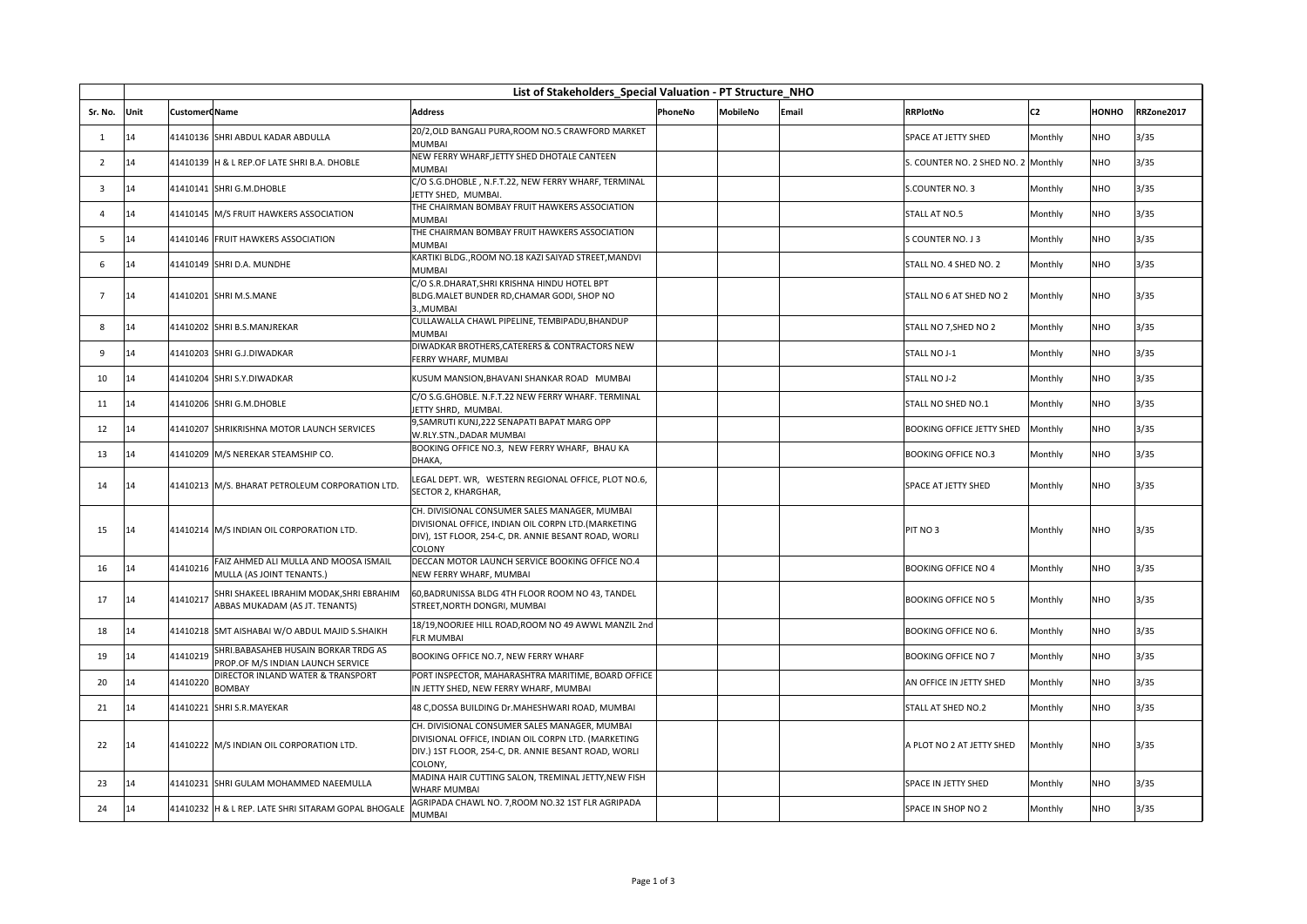| List of Stakeholders_Special Valuation - PT Structure_NHO |      |                      |                                                                                   |                                                                                        |             |                 |                        |                                              |                      |              |            |
|-----------------------------------------------------------|------|----------------------|-----------------------------------------------------------------------------------|----------------------------------------------------------------------------------------|-------------|-----------------|------------------------|----------------------------------------------|----------------------|--------------|------------|
| Sr. No.                                                   | Unit | <b>Customer Name</b> |                                                                                   | <b>Address</b>                                                                         | PhoneNo     | <b>MobileNo</b> | Email                  | <b>RRPlotNo</b>                              | C <sub>2</sub>       | <b>HONHO</b> | RRZone2017 |
| 25                                                        | 14   |                      | 41410233 M/S FRUIT HAWKERS ASSOCIATION                                            | THE CHAIRMAN BOMBAY FRUIT HAWKERS ASSOCIATION<br><b>MUMBAI</b>                         |             |                 |                        | SPACE IN SHED NO 2                           | Monthly              | <b>NHO</b>   | 3/35       |
| 26                                                        | 14   |                      | 41410236 M/S. BHARAT PETROLEUM CORPORATION LTD.                                   | LEGAL DEPT. WR, WESTERN REGIONAL OFFICE, PLOT NO.6,<br>SECTOR 2, KHARGHAR,             |             |                 |                        | <b>SPACE AT NEW FERRY</b><br><b>TERMINAL</b> | Monthly              | <b>NHO</b>   | 3/35       |
| 27                                                        | 14   |                      | 41410237 M/S. BHARAT PETROLEUM CORPORATION LTD.                                   | LEGAL DEPT. WR, WESTERN REGIONAL OFFICE, PLOT NO.6,<br>SECTOR 2. KHARGHAR.             |             |                 |                        | <b>SPACE AT NEW FERRY</b><br><b>TERMINAL</b> | Monthly              | NHO          | 3/35       |
| 28                                                        | 14   |                      | 41410239 SHRI ADAM HISHAMUDDIN YETE                                               | 3/912 NAVJIVAN SOCIETY, LAMINGTON ROAD, MUMBAI.                                        |             |                 |                        | SPACE IN JETTY SHED AT NFW Monthly           |                      | <b>NHO</b>   | 3/35       |
| 29                                                        | 14   |                      | 41410240 SMT.LAXMIBAI ANAJI DOLKAR                                                | BHENDI BAZAR, IMAMWADA BIT BLOCK 3 ROOM NO 20,2ND<br><b>BLOCK MUMBAI</b>               |             |                 |                        | SPACE AT JETTY SHED NFT                      | Monthly              | NHO          | 3/35       |
| 30                                                        | 14   |                      | 41410241 BOMBAY HARBOUR PASSENGER SERVICES                                        | NEW FERRY WHARF MUMBAI                                                                 |             |                 |                        | <b>BOOKING OFFICE NO 8 JETTY</b><br>SHED     | Monthly              | <b>NHO</b>   | 3/35       |
| 31                                                        | 14   | 41410249             | HAJI ALIMIYA UMAR SATHE. TRADING AS M/S AL-<br><b>BADER MOTOR LAUNCH SERVICE.</b> | NEW FERRY WHARF, MUMBAI,                                                               |             |                 |                        | <b>BOOKING OFFICE NO.2</b>                   | Monthly              | <b>NHO</b>   | 3/35       |
| 32                                                        | 14   |                      | 41410301 SHRI KISAN DHONDIBA MUNDHE                                               | KARTIKI BLDG. ROOM NO. 18, 1ST FLOOR, 200, KAZI SYED<br>STREET, MANDVI, MUMBAI         |             |                 |                        | STALL NO 3 IN TERMINAL<br><b>JETTY</b>       | Monthly              | <b>NHO</b>   | 3/35       |
| 33                                                        | 14   |                      | 41410302 SMT.SHALINI BHIWAJI DHOBLE                                               | NEW FERRY WHARF, JETTY SHED, DHOBLE CANTEEN,<br><b>MUMBAI</b>                          |             |                 |                        | <b>OPEN SPACE FOR</b><br>SERV.COUNTER        | Monthly              | NHO          | 3/35       |
| 34                                                        | 14   | 41410303             | SHRI RAMESH BABA SUVARNA TRDG AS SOLE<br>PROPRITER SUKH SAGAR REFRESHMENT         | JETTY SHED NO 4, SHOP NO 2, NEW FERRY WHARF, MUMBAI                                    |             |                 |                        | <b>OPEN SPACE FOR</b><br>SERV.COUNTER        | Monthly              | <b>NHO</b>   | 3/35       |
| 35                                                        | 14   |                      | 41410304 SMT. SHAKUNTALA GANPATRAO DHOBLE                                         | NFT-22, NEW FERRY WHARF TERMINAL JETTY SHED,<br><b>MUMBAI</b>                          |             |                 |                        | SERVICE COUNTER NO.4 AT<br>N.F.W.            | Monthly              | <b>NHO</b>   | 3/35       |
| 36                                                        | 14   |                      | 41410305 H & L REP.OF LATE SHRI KUNDU SESA SHETTY                                 | NEW FERRY WHARF MUMBAI                                                                 |             |                 |                        | SERVICE COUNTER NO.3 AT<br>N.F.W.            | Monthly              | <b>NHO</b>   | 3/35       |
| 37                                                        | 14   |                      | 41410306 SHRI SADANAND RAJARAM MAYEKAR                                            | 48/49, "C", DOSSA BUILDING, DR. MAHESHWARI ROAD,<br><b>MUMBAI</b>                      |             |                 |                        | SHOP NO.J-1 IN JETTY SHED,<br><b>NFW</b>     | Monthly              | <b>NHO</b>   | 3/35       |
| 38                                                        | 14   |                      | 41410307 SHRI BHIKAJI MAHADEO NALAWADE                                            | SHOP NO.14, UNITNO.14/A, JETTY SHED, NEW FERRY WHARF,                                  |             |                 |                        | SPACE IN PASS.JETTY TERM.<br>SHED            | Monthly              | NHO          | 3/35       |
| 39                                                        | 12   |                      | 31202106 SHRI RAGHU TEMPU SHETTY.                                                 | SASSOON DOCK COLABA MUMBAI                                                             |             |                 |                        | 9 AND 9A WITH ADDITIONAL<br>LAND             | Monthly              | <b>NHO</b>   | 1/6A       |
| 40                                                        | 12   | 31202108             | ALL HEIRS & LEGAL REPRESENTATIVES OF LATE<br>SHRI KAPIL PARAKOT MAHOMED           | R.R. NO. 1933, SASOON DOCK COLABA                                                      |             |                 |                        | R R NO 1933                                  | Expired Lease        | NHO          | 1/6A       |
| 41                                                        | 12   |                      | 31202109 THE WESTERN INDIA AUTOMOBILE ASSOCIATION                                 | LALJI NARANJI MEMORIAL BUILDING OPP CHURCHGATE RLY<br>STATION VEER NARIMAN ROAD MUMBAI | 02222041085 |                 | accounts@wiaaindia.com | COMPT 2 OF P T GODOWN NO<br>166              | Monthly              | <b>NHO</b>   | 1/6A       |
| 42                                                        | 12   | 31202110             | SHRI SOLI SHAPURJI RAGI TRDG.AS M/S VACCUM<br>FISHERIES &N REFRIGERATION CO       | SASSOON DOCK COLABA MUMBAI                                                             |             |                 |                        | COMPT 3 OF P T GODOWN NO<br>166              | <b>Expired Lease</b> | <b>NHO</b>   | 1/6A       |
| 43                                                        | 12   |                      | 31202111 M/S NOBLE FISHERIES PVT LTD                                              | B P T GODOWN NO 4, 166 SASSOON DOCK COLABA MUMBAI                                      |             |                 |                        | <b>OLD RR 1919</b>                           | <b>Expired Lease</b> | <b>NHO</b>   | 1/6A       |
| 44                                                        | 12   | 31202121             | SHRI JOSEPH FRANCIS SELWYN TRDG.AS THE<br><b>GREAT WESTERN ENGG. WORKS</b>        | SEAVIEW 1ST PASTALANE COLABA MUMBAI                                                    |             |                 |                        | (E)1/2 OF COMPT.G.SAGAR<br>P.GDN.            | Monthly              | <b>NHO</b>   | 1/6A       |
| 45                                                        | 12   | 31202122             | SHRI SITARAM SOMA DHANU & 3 OTHERS, (AS<br>JT.TENTS)TRDG.AS M/S DANDA FISHERIES   | ROOM NO 19 MOHATA MARKET PHALTON ROAD MUMBAI                                           |             |                 |                        | WESTERN COMPT OF PT GDN<br><b>NO 168</b>     | Monthly              | NHO          | 1/6A       |
| 46                                                        | 12   |                      | 31202123 SHRI LAWRENCE D SOUZA                                                    | SASSOON DOCK COLABA MUMBAI                                                             |             |                 |                        | EAST HALF OF PT GDN NO 168 Monthly           |                      | NHO          | 1/6A       |
| 47                                                        | 12   |                      | 31202124 THE EXPRESS NEWS PAPERS LTD                                              | 108,SHYAMKAMAL `D' BUILDING, B.N.AGARWAL<br>MARKET, VILE PARLE (EAST), MUMBAI          |             |                 |                        | <b>OLD RR 1748</b>                           | <b>Expired Lease</b> | <b>NHO</b>   | 1/6A       |
| 48                                                        | 12   | 31202127             | SHRI DINKAR VASANT PARKAR TRDG.AS PARKAR<br>BROS.                                 | PARKER HOUSE, SASSON DOCK 5 KITRIDGE ROAD COLABA<br><b>MUMBAI</b>                      |             |                 |                        | PORTION OF COMPT N/SAGAR<br>P.GDN            | Monthly              | <b>NHO</b>   | 1/6A       |